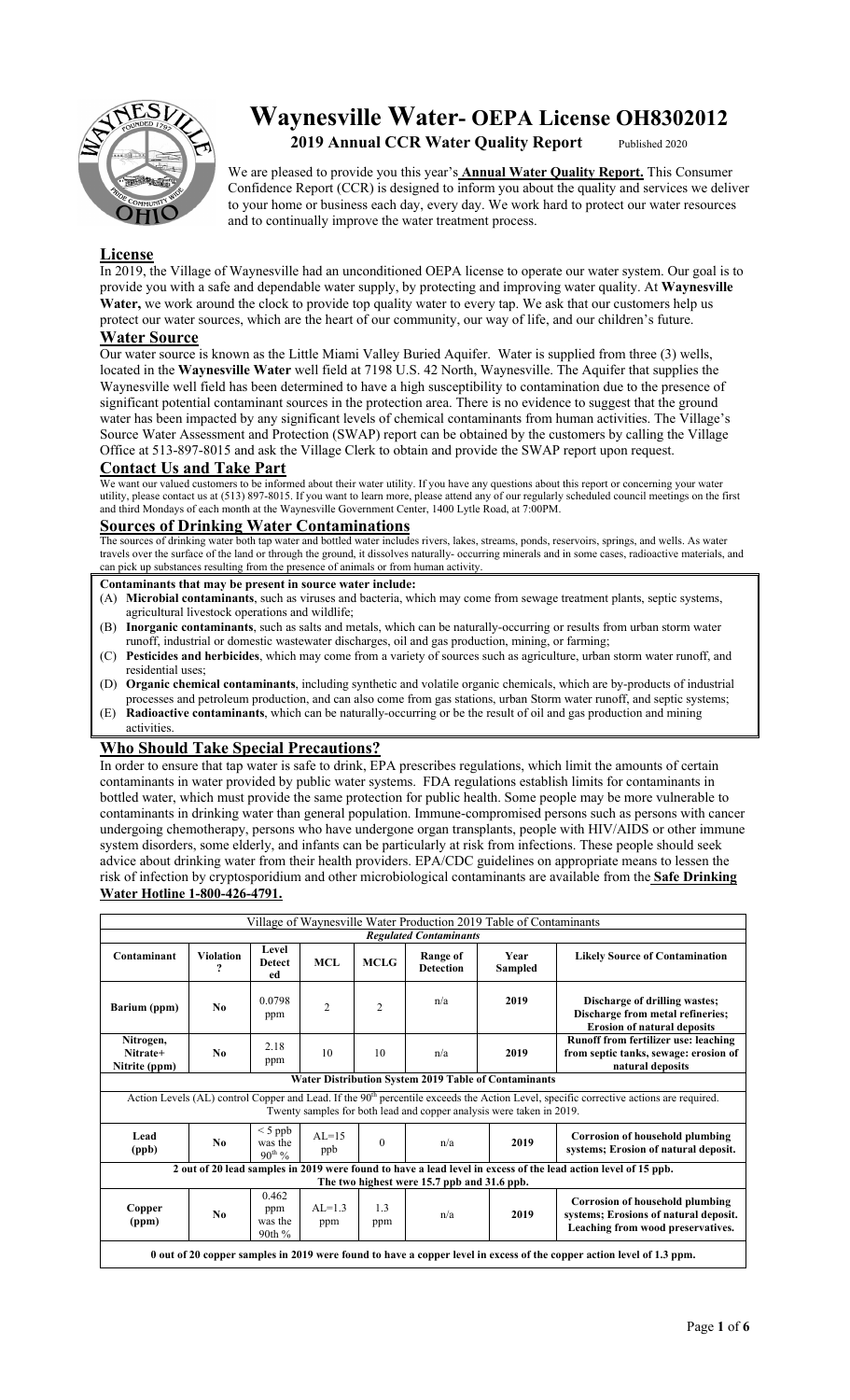|                                                           |                                             |                              |                      |                           | 2019 Village of Waynesville CCR Table of Contaminants continued     |                 |                                                         |  |  |  |  |
|-----------------------------------------------------------|---------------------------------------------|------------------------------|----------------------|---------------------------|---------------------------------------------------------------------|-----------------|---------------------------------------------------------|--|--|--|--|
| <b>Volatile Organic Compounds</b>                         |                                             |                              |                      |                           |                                                                     |                 |                                                         |  |  |  |  |
| Contaminant                                               | <b>Violation</b><br>9                       | Level<br><b>Detect</b><br>ed | <b>MCL</b>           | <b>MCLG</b>               | Range of<br><b>Detection</b>                                        | Year<br>Sampled | <b>Likely Source of Contamination</b>                   |  |  |  |  |
| <b>Total</b><br>Trihalomethan<br>es<br><b>TTHMs (ppb)</b> | No.                                         | 15.0<br>ppb                  | 80 ppb               | n/a                       | 10.9-15.0 ppb                                                       | 2019            | <b>Disinfectant byproducts</b>                          |  |  |  |  |
| HAA5<br>Haloacetic<br>acids<br>(ppb)                      | No                                          | $6.5$ ppb                    | $60$ ppb             | n/a                       | $< 6.0 - 6.5$ ppb                                                   | 2019            | <b>Disinfectant byproducts</b>                          |  |  |  |  |
|                                                           |                                             |                              |                      |                           |                                                                     |                 |                                                         |  |  |  |  |
|                                                           |                                             |                              |                      |                           | <b>Compliance Monitoring and Residual Disinfectant Requirements</b> |                 |                                                         |  |  |  |  |
| Contaminant                                               | <b>Violation</b><br>$\overline{\mathbf{?}}$ | Level<br>detecte<br>d        | <b>MCL</b>           | <b>MCLG</b>               | Range of<br>detections                                              | Year<br>sampled |                                                         |  |  |  |  |
| <b>Total Chlorine</b>                                     | No                                          | 1.51<br>ppm                  | 4 ppm<br><b>MRDL</b> | 4 ppm<br><b>MRDL</b><br>G | $0.95 - 2.08$<br>ppm                                                | 2019            | Water disinfection additive used to<br>control microbes |  |  |  |  |

#### **The average water hardness was 20 grains per gallon**

Awareness of Lead in Drinking Water Service Lines and Plumbing

If present, elevated levels of lead can cause serious health problems, especially for pregnant women and young children. Lead in drinking water is primarily from materials and compounds associated with water service lines and home plumbing. The Village of Waynesville and the Franklin-Clearcreek Water Systems are responsible for providing high quality drinking water but cannot control the variety of materials used in pluming components. When your water has been sitting for several hours, you can minimize the potential for lead exposure by flushing your tap for 30 seconds to 2 minutes before using water for drinking or cooking. If you are concerned about lead possibly being in your water, you may consider having your water tested. Information on lead in drinking water, testing methods, and steps you can take to minimize exposure is available from the Safe Drinking Water Hotline at http:/www.epa.gov/safewater/lead or one may call the Safe Drinking Water Hotline at 1-800- 426-4791.

The Village of Waynesville was required to revise the 2015 CCR that was published in 2016. Revisions were made and the correct CCR was posted on the Village website along with appropriate hard copies distributed where required. **Definitions for all tables:** 

**MCL** = *Maximum Contaminant Level* – The highest level of a contaminate that's allowed in drinking water. MCL's are set to the very stringent levels. To understand the possible health effects described for many regulated contaminants, a person would have to drink 2 liters of water every day at the MCL level for a lifetime to have a onein- a- million chance of having the described health effect.

**MCLG** = *Maximum Contaminate Level Goal –* The level of contaminant in drinking water below which there is no known or expected risk to health.

**AL** = *Action Level* – The concentration of a contaminant which triggers a treatment or other requirements which a water system must follow as required by the OEPA.

**MRDL**= *Maximum Residual Disinfectant Level***,** the highest residual disinfectant level allowed. Total Chlorine Residual MCL is MRDLG less than 4 ppm

**MRDLG=** *Maximum Residual Disinfectant Level Goal-* The level of residual disinfectant below which there is no known or expected risk to health.

**mg/l (milligrams per liter) and ppm (p***arts per million)- corresponds to one second in 11.5 days*  **ppb**= *parts per billion- corresponds to one second in 31.7 years < less than symbol*  **p Ci/L**= Picocuries per liter, a common measure of radioactivity **N/A** and n/a, not applicable

#### *Revised Total Coliform Rule (RTCR) Information*

*All water systems were required to begin compliance with a new rule, the Revised Total Coliform Rule, on April 1, 2016. The new rule maintains the purpose to protect public health by ensuring the integrity of the drinking water distribution system and monitoring for the presence of total coliform bacteria, which includes E. coli bacteria. The U.S. EPA anticipates greater public health protection under the new rule, as it requires water systems that are vulnerable to microbial contamination to identify and fix problems. As a result, under the new rule there is no longer a maximum contaminant level violation for multiple total coliform detections. Instead, the new rule requires water systems that exceed a specified frequency of total coliform occurrences to conduct an assessment to determine if any significant deficiencies exist. If found, these must be corrected by the PWS.* 

All drinking water, including bottled water, may reasonably be expected to contain at least small amounts of some contaminants. The presence of contaminants does not necessarily indicate that the water poses a health risk. More information about contaminants and potential health effects can be obtained by calling the **Environmental Protection Agency's Drinking Water Hotline at 1-800-426-4791.** 

 $\triangleright$  In our continuing efforts to maintain a safe and dependable water supply, it may be necessary to make improvements to the water system. The cost of these improvements may be reflected in the billing rate structure. Billing rate adjustments may be necessary to address these necessary improvements.

**Waynesville Water** routinely monitors for contaminants in your drinking water according to Federal and State laws. This table shows the most recent results of our monitoring for the period of the last 5 years. Only contaminants with detections are provided. This CCR copies are available by calling the Village Clerk at 513-897-8015 and they may be picked up between the hours of 8am- 4pm Monday through Friday at 1400 Lytle Rd., Waynesville, Ohio 45068. *Visit our website: www.waynesville-ohio.org*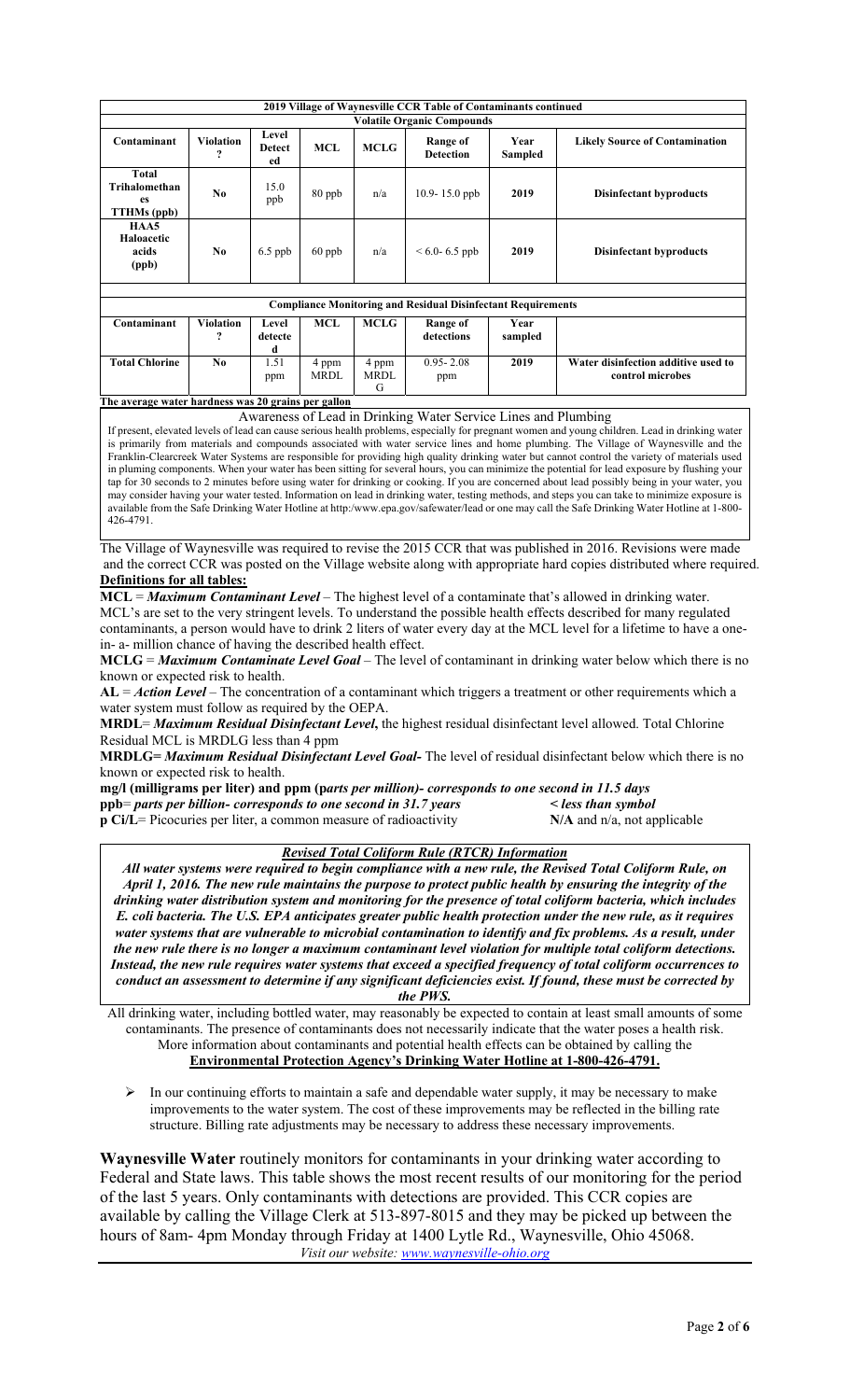**During the year of 2019, the Village of Waynesville utilized one of the two Emergency Connections in place with the Warren County Franklin- Clearcreek Water System. Those events occurred during the dates of March 31st thru April 4th** and October 2<sup>nd</sup> thru October 4<sup>th</sup>. The Village is required to provide to the customers **a CCR from the water system used. Their Water Quality Report is provided as** 

**follows.**

# **Warren County Water and Sewer Department**

# **CONSUMER CONFIDENCE REPORT (CCR)**

#### **2019 Water Quality Report for the Franklin-Clearcreek Water System PWSID# 8301603**

The Warren County Water Department has prepared the following information for the Franklin- Clearcreek Water System. Included in this report is general health information, water quality test results, how to participate in decision concerning your drinking water and water system contacts. This annual water quality report describes the water source, lists test results, and contains important information about drinking water from the previous year. Reporting is a requirement of the Safe Drinking Water Act of 1996. We encourage public participation in our community's future. The Warren County Board of Commissioners meeting is held on Tuesday at 10:00 A.M. and on Thursday at 5:00 P.M. The public is welcome.

## *Water Source*

The well field is located in northwest Warren County. It is bordered by Trenton-Franklin Road on the north, Twin Creek on the west, the Great Miami River on the south, and the Conrail tracks on the east. This is an area of the confluence of the Twin Creek and Great Miami Buried Valley Aquifers. The water quality is exceptional and does not require treatment other than the addition of fluoride and chlorine. The Aquifer that supplies the Franklin-Clearcreek wellfield has been determined to have a high susceptibility to contamination due to the presence if significant potential contaminate sources in the protection are. However, there is no evidence to suggest that ground water has been impacted by significant levels of chemical contaminants from human activities.

The Franklin-Clearcreek Water System also has interconnection for emergency backup purposes. These connections are as follows: 4151 Lytle Road (Waynesville, Ohio) with Waynesville Water. 3050 State Route 73 (Waynesville, Ohio) with Waynesville Water. 8656 Bunnel Hill Road (Springboro, Ohio) with Springboro/Veolia Water. 15 Lytle Five Points Road (Springboro, Ohio) with Springboro/Veolia Water. 346 Lytle Road Springboro Tower (Springboro, Ohio) Springboro/Veolia Water. 3763 Beal Road (Franklin, Ohio) Franklin Water. 6010 State Route 123 (Franklin, Ohio) Franklin Water, 7068 Dixie Hwy (Franklin, Ohio) Franklin Water, 6562 Manchester Road (Middletown, Ohio) Middletown Water, 2467 State Route 48 (Lebanon, Ohio) Lebanon Water, Hamilton-Mason Road & Butler-Warren Road (Mason, Ohio) Butler County and Cincinnati Water, and 17562 State Route 48 (South Lebanon, Ohio) Warren County Water.

# *Sources of Drinking Water Contamination*

The sources of drinking water (both tap water and bottled water) included rivers, lakes, streams, pond, reservoirs, springs, and wells. As water travels over the surface of the land or through the ground, it dissolves naturally-occurring minerals and, in some cases, radioactive material, and can pick up substances resulting from the presence of animals or from human activity.

Contaminants that may be present in source water include:

- A) Microbial contaminants, such as viruses and bacteria, which may come from sewage treatment plants, septic systems, agricultural livestock operations and wildlife;
- B) Inorganic contaminants, such as salts and metals, which can be naturally-occurring or results from urban storm water runoff, industrial or domestic wastewater discharges, oil and gas production, mining, or farming;
- C) Pesticides and herbicides, which may come from a variety of sources such as agriculture, urban runoff, and residential uses;
- D) Organic chemical contaminants, including synthetic and volatile organic chemicals, which are byproducts of industrial processes and petroleum production, and can also come from gas stations, urban Storm water runoff, and septic systems;
- E) Radioactive contaminants, which can be naturally-occurring or be the result of oil and gas production and mining activities.

In order to ensure that tap water is safe to drink, USEPA prescribes regulation which limit the amount of certain contaminants in water provided by public water systems. FDA regulations establish limits for contaminants in bottled water which must provide the same protection for public health.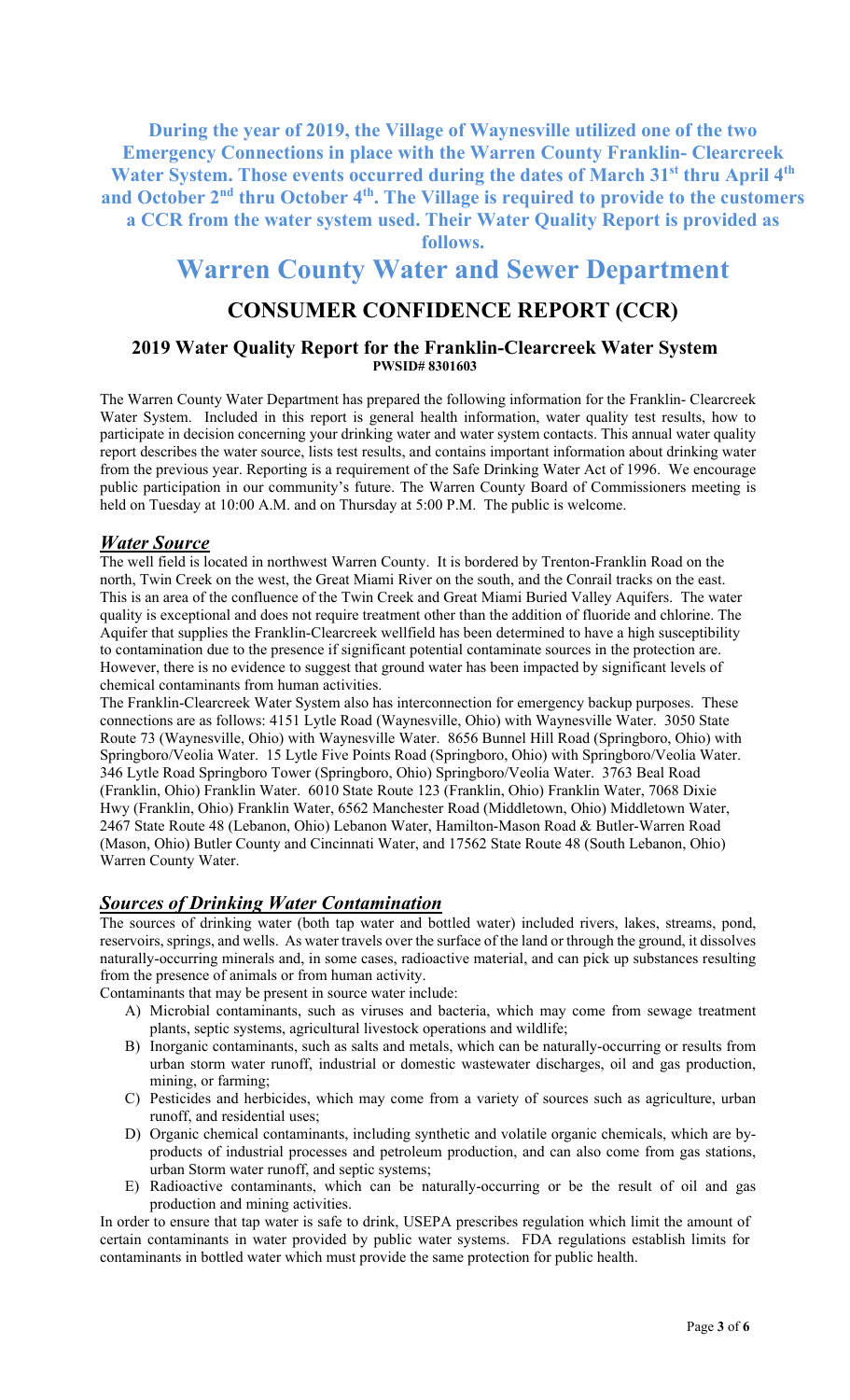Drinking water, including bottled water, may reasonably be expected to contain at least small amounts of some contaminants. The presence of contaminants and potential health effects can be obtained by calling the Federal Environmental Protection Agency's Safe Drinking Water Hotline (1-800-426-4791)

#### *Who needs to take special precautions?*

Some people may be more vulnerable to contaminants in drinking water than the general population. Immuno-compromised persons undergoing chemotherapy, persons who have undergone organ transplants, people with HIV/AIDS or other immune system disorders, some elderly, and infants can be particularly at risk from infections. These people should seek advice about drinking water from their health care providers. EPA/CDC guidelines on appropriate means to lessen the risk of infection by Cryptospiridium and other microbial contaminants are available from the **Safe Drinking Water Hotline (800-426-4791)**.

# *About your Drinking Water*

The EPA requires sampling to ensure drinking water safety. The Franklin-Clearcreek Water System conducted sampling for (Bacteria, Nitrate, Synthetic Organic Chemicals (SOC Group 1 and 3) plus Disinfection by-Products) during 2018. The Ohio EPA requires us to monitor for some contaminants less than once per year because the concentrations of these contaminants do not change frequently. Some of our data, though accurate, are more than one year old.

# *License*

The Franklin-Clearcreek Water System currently has an unconditioned license to operate.

#### *Contact*

For further information about water quality, contact the Warren County Water and Sewer Department (WCWSD). Hours of operation are 7:30 AM and 4:00 PM, Monday through Friday:

 **Main Office (513) 695-1377 Superintendent of Operations (513) 683-3687 FAX (513) 697-1752 WEB SITE: http://www.co.warren.oh.us/**

Send correspondence to: **Warren County Water and Sewer, PO Box 530, Lebanon, OH 45036-0530** 

#### *Explanation of the Water Quality Data Tables*

This report is based upon tests conducted by the Warren County Water Laboratory and its' contract laboratory. Terms used in the Water Quality Tables and in other parts of this report are defined here:

**Maximum Contaminant Level or MCL**: The highest level of a contaminant that is allowed in drinking water. MCLs are set as close to the MCLGs as feasible using the best available treatment technology. **Maximum Contaminant Level Goal or MCLG**: The level of a contaminant in drinking water below which there is no known or expected risk to health. MCLGs allow for a margin of safety.

**Action Level (AL)**: Action level or concentration of a contaminant when exceeded triggers treatment or other requirements which a water system must follow.

**ppm**: parts per million **ppb**: parts per billion **ug/L**: micro grams per Liter **mg/L:** Milligram per Liter **n/a or N/A**: not applicable **f/l**: fibers per liter **n/r:** not regulated **pCi/L:** picoCuries per liter **MRDL**: Maximum Residual Disinfectant Level **MRDLG**: Maximum Residual Disinfection Level Goal

#### **Compliance Monitoring and Disinfection Requirements 2019**

| <b>Substance</b>               | <b>Highest</b><br>Level<br><b>Detected</b> | Range<br>0f<br><b>Detection</b> | MCL            | <b>MCLG</b>     | <b>Violation</b> | <b>Sources of Substances</b>                                                                                                       |
|--------------------------------|--------------------------------------------|---------------------------------|----------------|-----------------|------------------|------------------------------------------------------------------------------------------------------------------------------------|
| Fluoride<br>(mg/L)             | 1.13                                       | $0.8 - 1.3$                     | $\overline{4}$ | 4               | N <sub>0</sub>   | Water additive which promotes strong<br>teeth; erosion of natural deposits;<br>discharge from fertilizer and aluminum<br>factories |
| Chlorine<br>(mg/L)             | 1.9                                        | $0.2 - 2.0$                     | $MRDL=$<br>4.0 | $MRDLG=$<br>4.0 | N <sub>0</sub>   | Element used for disinfection                                                                                                      |
| **Total Coliform<br>Monitoring | $\theta$                                   | n/a                             | None           | None            | N <sub>0</sub>   | Safely removed using chlorine. 360 samples<br>collected with no positive coliforms.                                                |
| Water<br><b>Hardness</b>       | 18 grains                                  | <b>NA</b>                       | NA.            | NA.             | No.              | Dissolved mineral salts, most<br>calcium and magnesium carbonate and<br>bicarbonates                                               |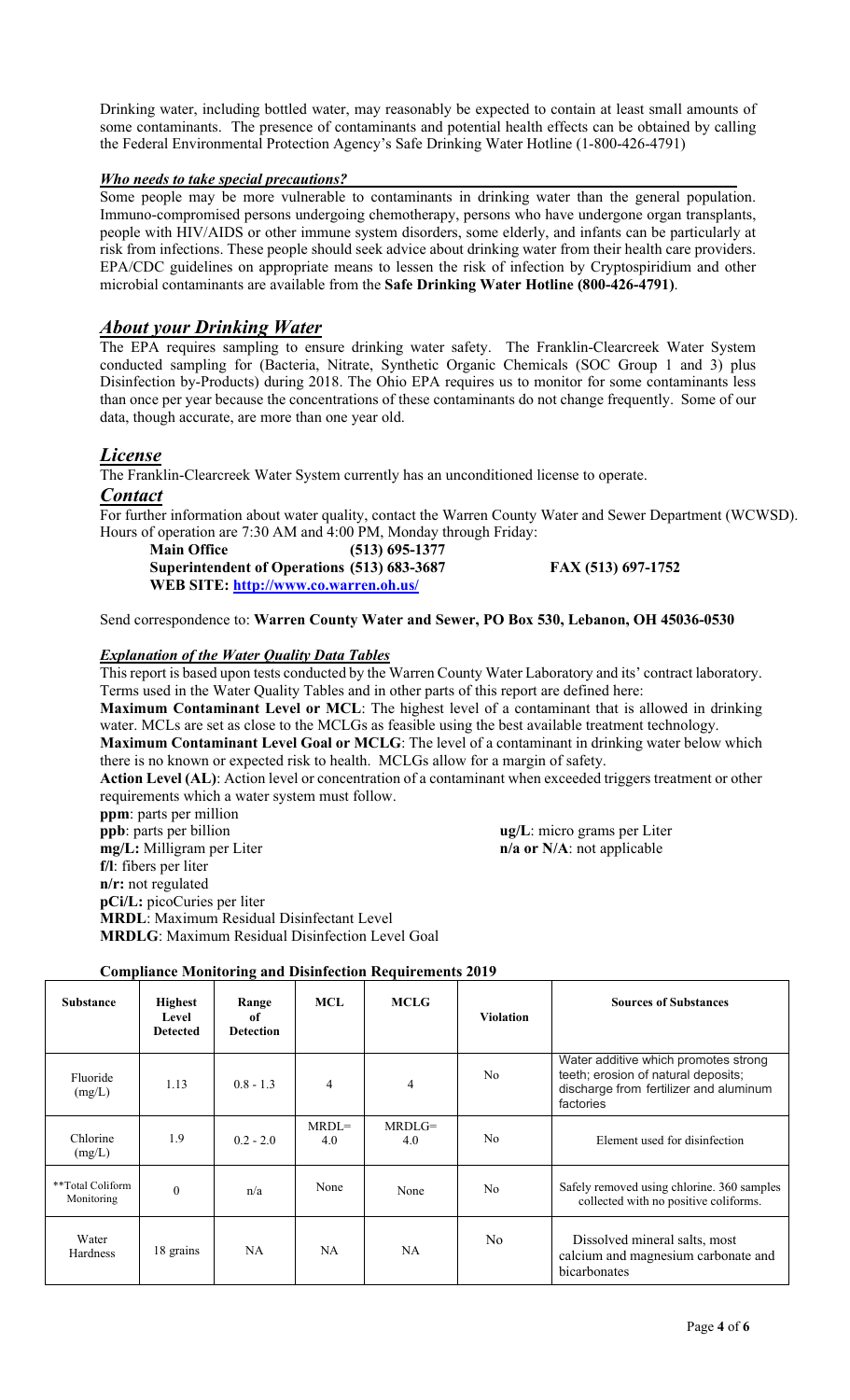| Substance                    | <b>Highest</b><br>Level<br><b>Detected</b> | Range<br>of<br><b>Detection</b> | <b>MCL</b>     | <b>MCLG</b> | <b>Violation</b> | <b>Sources of Substances</b>                                                                                                       |  |
|------------------------------|--------------------------------------------|---------------------------------|----------------|-------------|------------------|------------------------------------------------------------------------------------------------------------------------------------|--|
| Barium<br>(mg/L)             | 0.0826                                     | $0.0826 -$<br>0.0826            | $\overline{2}$ | 2           | N <sub>0</sub>   | Discharge of drilling waste, metal refineries,<br>erosion of natural deposits                                                      |  |
| Cyanide, Total<br>(mg/L)     | < 0.010                                    | $< 0.010 -$<br>0.010            | 0.2            | 0.2         | N <sub>o</sub>   | Discharge from steel/metal factories;<br>discharge from plastic and fertilizer<br>factories                                        |  |
| Nitrate<br>Nitrite<br>(mg/L) | 1.7                                        | $1.7 - 1.7$                     | 10             | 10          | No               | Runoff from fertilizer use; leaching from septic<br>tanks, sewage; erosion of natural deposits                                     |  |
| Fluoride<br>(mg/l)           | 1.1                                        | $1.1 - 1.1$                     | 4.0            | 4.0         | N <sub>o</sub>   | Water additive which promotes strong<br>teeth; erosion of natural deposits;<br>discharge from fertilizer and aluminum<br>factories |  |

Franklin-Clearcreek Water System Monitored Analytes Sampled in 2019

 *Inorganics* (Be, Cr, Ni, As, Cd, Sb, Se, TI, Hg an all tested below detection level)

*VOC 524.2.* (Below Detection Limits)

## *SOC GROUP 2* (2,4-D, CARBOFURAN, OXAMYL (VYDATE), PENTACHLOROPHENOL PICLORAM (**NONE DETECTED)**

| RADIOLOGICALS: <b>GROSS ALPHA</b> |              | $3$ pCi/L |
|-----------------------------------|--------------|-----------|
|                                   | $RADIUM-226$ | 4 pCi/L   |
|                                   | $RADIUM-228$ | 1 pCi/L   |

*October 2018 and April 2019*, the Warren County Franklin-Clearcreek Water System collected samples for UCMR 4 *(Unregulated Contaminent Monitoring Rule)*. Assessment Montoring for Metals, Pesticides, Alcohols, and SVOC's. Assessment Monitoring for HAAs also took place during these sampling events. The table below shows only the Analytes that had reportable values. If Analyte is not listed it is considered to have a result below detectable limits. A list of results for this testing is available upon request.

| <b>Substance</b> | <b>Detected</b>     | Range                            | <b>MCL</b> | <b>MCLG</b> | <b>Violation</b> | <b>Sources</b>                               |
|------------------|---------------------|----------------------------------|------------|-------------|------------------|----------------------------------------------|
| Total<br>HAA5    | $9.85 \text{ ug}/1$ | $4.97 - 9.85$<br>$\frac{u g}{l}$ | 60         | n/a         | N <sub>o</sub>   | By-product of drinking water<br>chlorination |
| Total<br>HAA6    | $8.90 \text{ ug}/1$ | $5.44 - 8.90$<br>$\frac{u g}{l}$ | 60         | n/a         | N <sub>0</sub>   | By-product of drinking water<br>chlorination |
| Total<br>HAA9    | $17.7 \text{ ug}/1$ | $9.42 - 17.7$<br>$\frac{u g}{l}$ | 60         | n/a         | N <sub>0</sub>   | By-product of drinking water<br>chlorination |